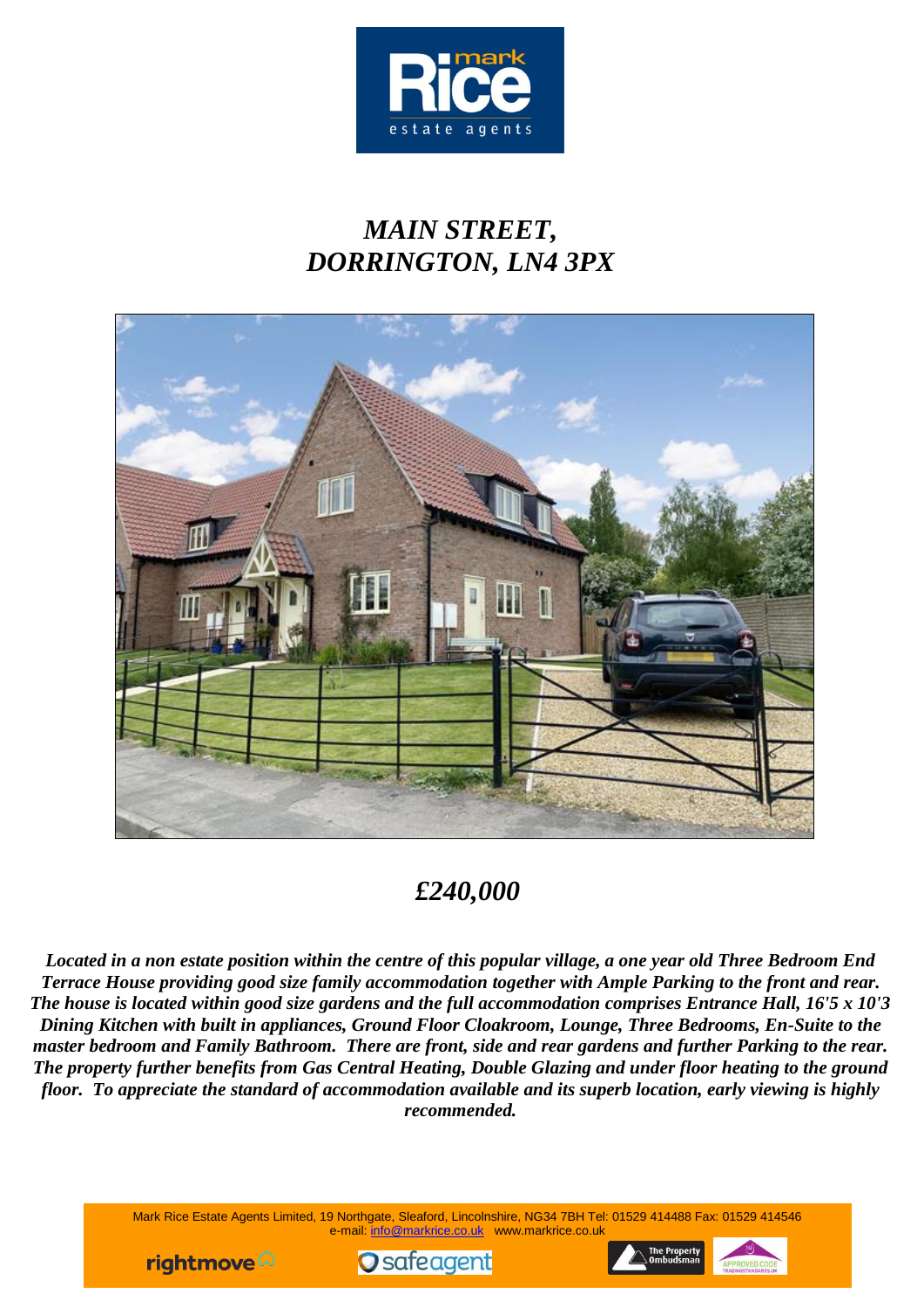#### *Location:*

*Dorrington is a village located between Sleaford on Lincoln on the B1188 and is close to the village of Ruskington which has a range of shops and amenities to cater for most day to day needs including schools, doctor's surgery, chemist, public library and a railway station with services to Sleaford and Lincoln.*

#### *Directions:*

*Travelling from Sleaford on the A153 Road, at the Speedway Corner roundabout continue straight ahead towards Ruskington. Continue through Ruskington and upon reaching Dorrington turn right into Main Street. The property is located on the left hand side as indicated by our 'For Sale' board.*

*\_\_\_\_\_\_\_\_\_\_\_\_\_\_\_\_\_\_\_\_\_\_\_\_\_\_\_\_*

*Double glazed entrance door provides access to the Hall*

#### *Cloakroom:*

*Having vanity hand washbasin with mixer tap, low level w.c, and tiled splashbacks.*

*Lounge: 5.23m (17'2") x 3.48m (11'5") Having French door to the garden.*

#### *Dining Kitchen: 5.00m (16'5") x 3.12m (10'3")*

*Having wall and base units, fitted worktop, 1½ bowl single drainer sink with monobloc tap, rear entrance door, inset gas hob with cooker hood over, ceiling downlighters and built-in appliances comprising fridge freezer, washer drier, eye level double oven and dishwasher*

*Stairs from the hall provide access to the First Floor Landing having cupboard housing the boiler and radiator.*

*Bedroom 1: 4.34m (14'3") narrowing 3.20m (10'6") x 2.97m (9'9") Having radiator.*

#### *En-Suite:*

*Having vanity hand washbasin with mixer tap, low level w.c, separate mains fed shower, chrome towel radiator and tiled splashbacks.*

*Bedroom 2: 3.53m (11'7") narrowing to 3.17m (10'5") x 3.05m (10'0") Having radiator and two windows.*

*Bedroom 3: 3.17m (10'5") x 1.96m (6'5") Having radiator.*

#### *Bathroom:*

*Having 'P' shaped bath with mixer tap and shower attachment, low level w.c, vanity hand washbasin with mixer tap, chrome towel radiator, tiled splashbacks and extractor fan.*

#### *Outside:*

*An iron fence to the front with double opening gates provides access to the gravelled drive providing Parking with the remainder of the front and side gardens being laid to lawn with borders. A gate provides access to the fully enclosed and particularly private and sheltered Rear Garden with patio* 



 *Hall*



*Cloakroom*



 *Lounge*



*Dining Kitchen*



*Further Aspect*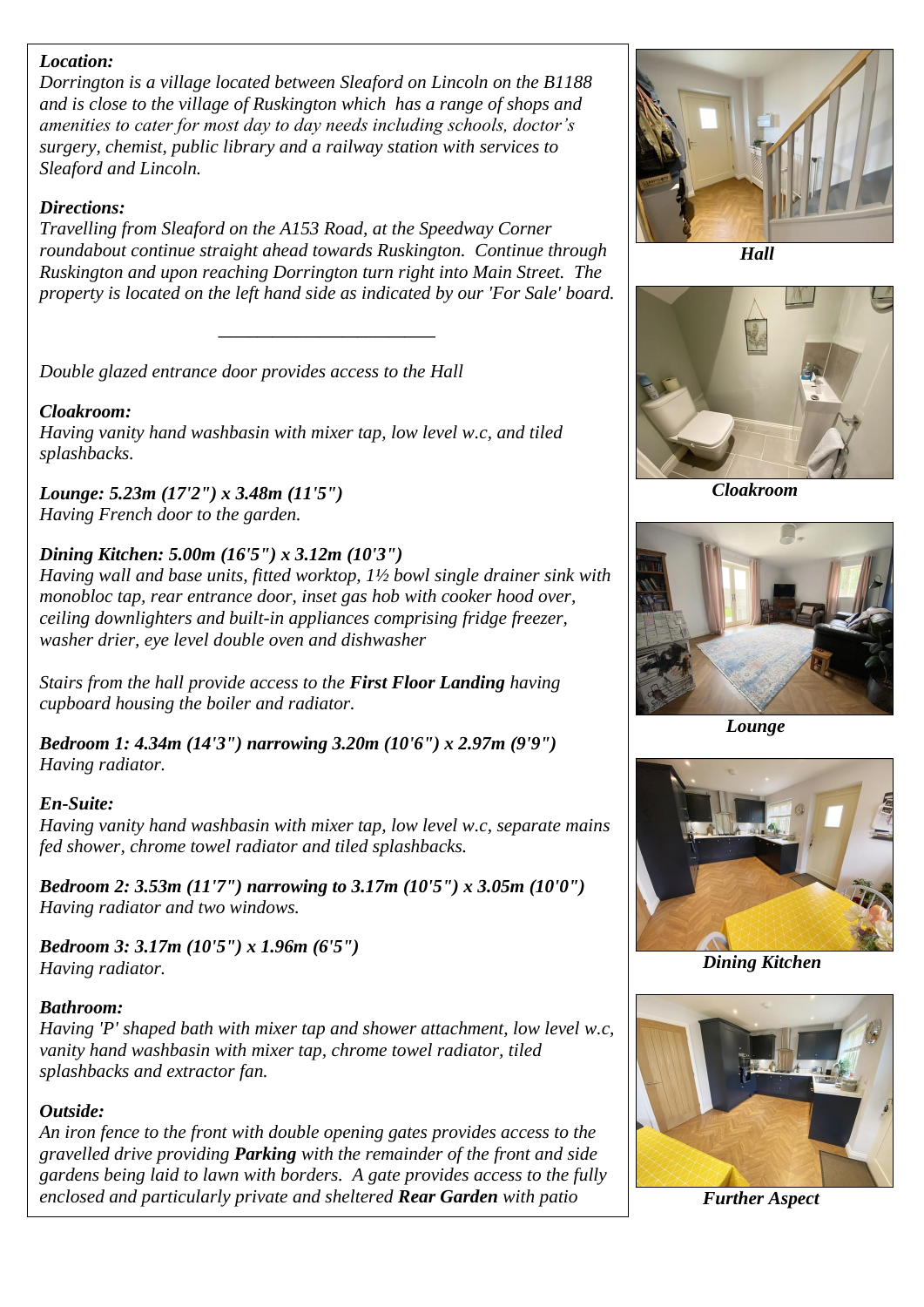*area and lawn and a gate provides access to the further Two Parking Spaces to the rear.*







 *Bedroom 1*



 *En-Suite*



 *Bedroom 2*







*Further Parking To Rear*



*Bedroom 3* **Bathroom Bathroom Rear Garden**